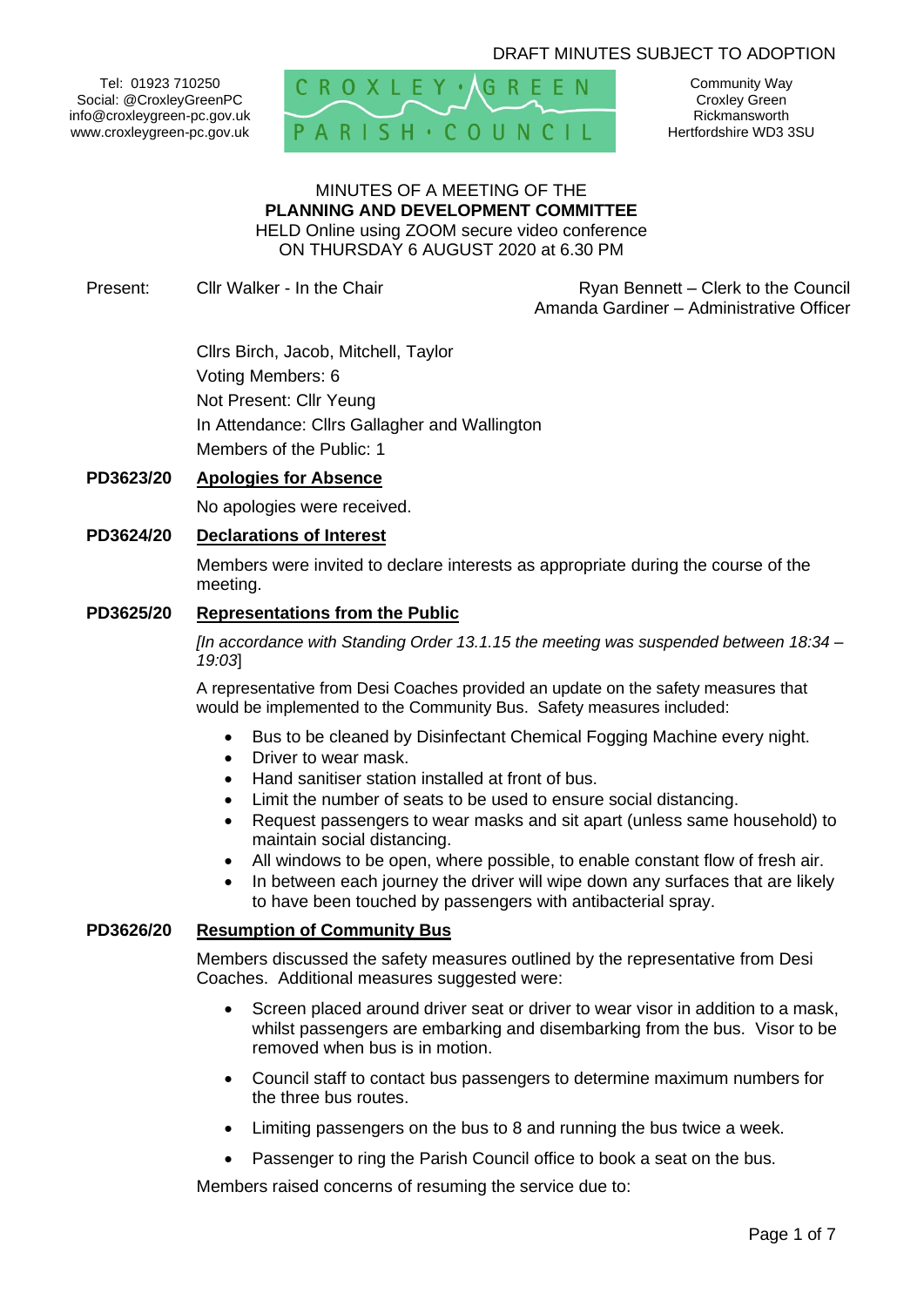- Government Lockdown regarding opening of businesses and services on 1 August 2020 was put on hold.
- Croxley Green residents who use the bus are likely to be in the vulnerable category.
- Maintaining the safety of the passengers and the driver could limit the interaction of the driver assisting passengers and trolleys onto the bus.

Members discussed communication to bus passengers to provide a date that they could expect the service to resume, dependent on government guidelines and local updates on virus numbers.

Members proposed to defer the decision until the next P&D Meeting to obtain additional information from Desi Coaches and to conduct a phone survey with bus passengers.

#### **Resolved:**

- That recommendation 1 was amended to defer decision until P&D Meeting on Tuesday 18 August to obtain further information from Desi Coaches and bus passengers.
- That the decision of when to resume the Community Bus will be deferred to P&D Meeting on Tuesday 18 August.

*[The Clerk left the meeting at this point and the Administrative Officer deputised in their absence.]*

# **PD3627/20 Highways and Road Safety**

The Administrative Officer informed Members that a Tweet was posted by Herts Highways regarding temporary traffic lights on Watford Road on 6 August 2020 between 9:30 and 4:00pm to carry out structural work. The Chairman informed Members about the roadworks on Winton Drive – roadworks were completed and road was reopened, but remedial works are now required.

## **PD3628/20 Minutes**

The Minutes to be considered were those of the Thursday 2 and Tuesday 14 July 2020.

#### **Resolved:**

• That the Minutes of the meetings held on Thursday 2 and Tuesday 14 July 2020 be approved and signed by the Chairman**.**

## **PD3629/20 Matters Arising**

There were no matters arising.

#### **PD3630/20 Planning Applications**

In the following applications "NGFO" means No Grounds For Objection:

**[Proposed ground floor rear extension and dummy pitch to existing side](https://www3.threerivers.gov.uk/online-applications/applicationDetails.do?activeTab=summary&keyVal=QCXNK8QFJN300&prevPage=inTray)  [projection](https://www3.threerivers.gov.uk/online-applications/applicationDetails.do?activeTab=summary&keyVal=QCXNK8QFJN300&prevPage=inTray)** Planning Application 64 Frankland Road Croxley Green WD3 3AU Ref. No: 20/1342/FUL | Received: Mon 06 Jul 2020 | Validated: Wed 08 Jul 2020 | Status: Pending Consideration **Croxley Green Parish Council Decision: NGFO**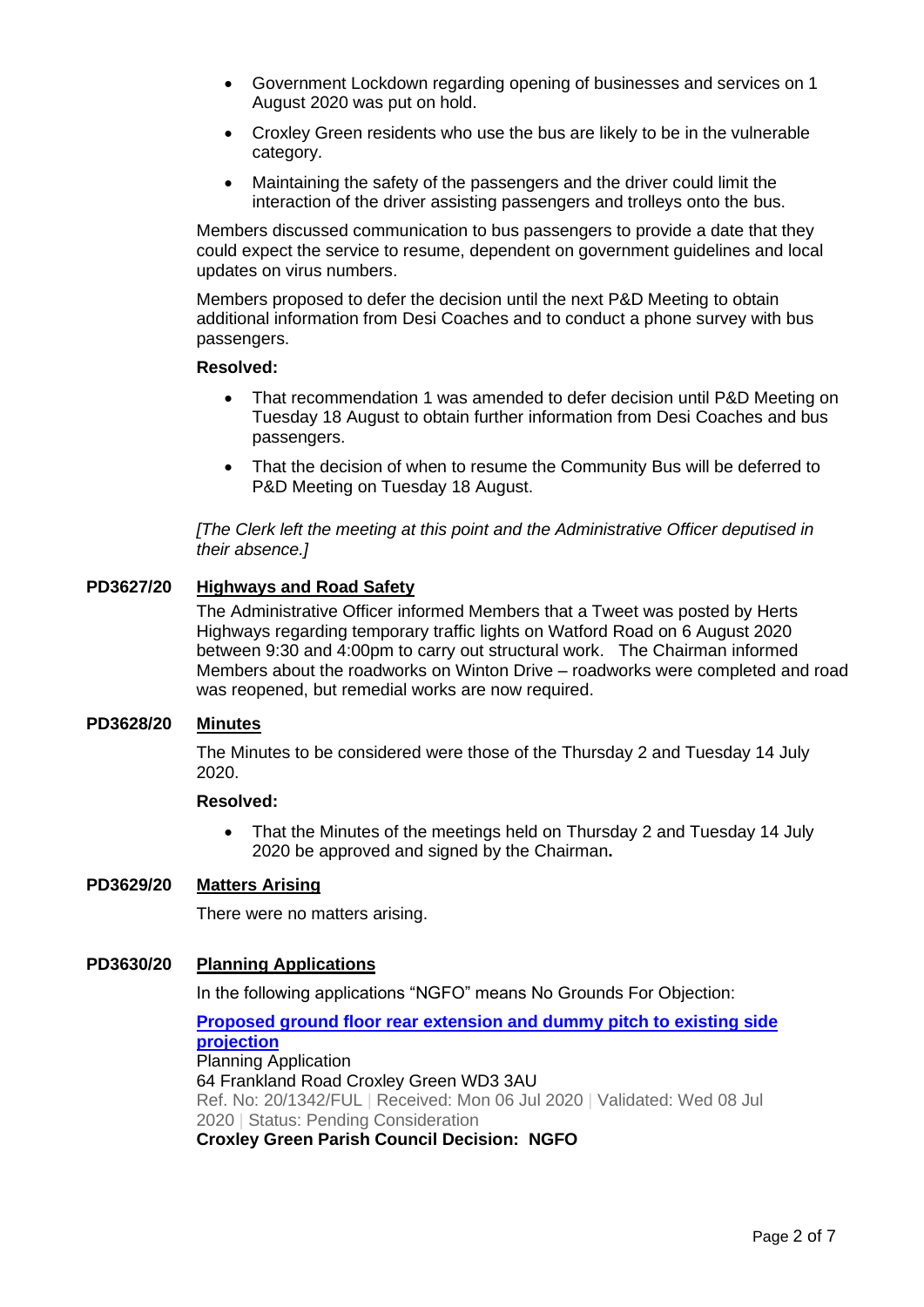### **[Demolition of existing garage, erection of two storey and single storey rear](https://www3.threerivers.gov.uk/online-applications/applicationDetails.do?activeTab=summary&keyVal=QD8RJDQFJP600&prevPage=inTray)  extension including a new rooflight, [internal alterations and associated external](https://www3.threerivers.gov.uk/online-applications/applicationDetails.do?activeTab=summary&keyVal=QD8RJDQFJP600&prevPage=inTray)  [patio works](https://www3.threerivers.gov.uk/online-applications/applicationDetails.do?activeTab=summary&keyVal=QD8RJDQFJP600&prevPage=inTray)**

Planning Application 19 Girton Way Croxley Green WD3 3QW Ref. No: 20/1379/FUL | Received: Fri 10 Jul 2020 | Validated: Fri 10 Jul 2020 | Status: Pending Consideration

**Croxley Green Parish Council Decision: Croxley Green Parish Council does not object, but would draw the case officer's attention to the difference between the dimensions (height) of the neighbouring property comparing 192013-D-06 (existing) with 192013-D-11-A (proposed). Neighbours comments should be taken into account.**

## **[Proposed side extension following demolition of the garage](https://www3.threerivers.gov.uk/online-applications/applicationDetails.do?activeTab=summary&keyVal=QDCRXAQFJQ500&prevPage=inTray)**

Planning Application 25 Durrants Drive Croxley Green WD3 3NL Ref. No: 20/1394/FUL | Received: Mon 13 Jul 2020 | Validated: Fri 17 Jul 2020 | Status: Pending Consideration **Croxley Green Parish Council Decision: NGFO**

#### **[Single storey rear extension](https://www3.threerivers.gov.uk/online-applications/applicationDetails.do?activeTab=summary&keyVal=QDGHALQFJQR00&prevPage=inTray)**

Planning Application 76 Baldwins Lane Croxley Green WD3 3LP Ref. No: 20/1408/FUL | Received: Tue 14 Jul 2020 | Validated: Fri 17 Jul 2020 | Status: Pending Consideration **Croxley Green Parish Council Decision: NGFO**

**[Demolition of existing conservatory and erection of](https://www3.threerivers.gov.uk/online-applications/applicationDetails.do?activeTab=summary&keyVal=QDT4Y5QFJT900&prevPage=inTray) single storey rear extension, [conversion of garage to habitable accommodation and alterations to](https://www3.threerivers.gov.uk/online-applications/applicationDetails.do?activeTab=summary&keyVal=QDT4Y5QFJT900&prevPage=inTray)  [fenestration detail including the provision of two new first floor flank windows](https://www3.threerivers.gov.uk/online-applications/applicationDetails.do?activeTab=summary&keyVal=QDT4Y5QFJT900&prevPage=inTray)  [to gable ends.](https://www3.threerivers.gov.uk/online-applications/applicationDetails.do?activeTab=summary&keyVal=QDT4Y5QFJT900&prevPage=inTray)**

Planning Application 2 Byewaters Croxley Green WD18 8WJ Ref. No: 20/1459/FUL | Received: Tue 21 Jul 2020 | Validated: Tue 21 Jul 2020 | Status: Pending Consideration **Croxley Green Parish Council Decision: NGFO**

**[Variation of Condition 2 \(Approved Plans\) of planning permission 19/2213/FUL](https://www3.threerivers.gov.uk/online-applications/applicationDetails.do?activeTab=summary&keyVal=QDYOWAQFJUW00&prevPage=inTray)  [\(Demolition of existing workshops and construction of a two-storey building](https://www3.threerivers.gov.uk/online-applications/applicationDetails.do?activeTab=summary&keyVal=QDYOWAQFJUW00&prevPage=inTray)  [containing 4 residential units \(Use Class C3\) including accommodation within](https://www3.threerivers.gov.uk/online-applications/applicationDetails.do?activeTab=summary&keyVal=QDYOWAQFJUW00&prevPage=inTray)  [the roof served by dormers to the front and rooflights to side and rear,](https://www3.threerivers.gov.uk/online-applications/applicationDetails.do?activeTab=summary&keyVal=QDYOWAQFJUW00&prevPage=inTray)  [alterations to vehicular access, associated car and bicycle parking, refuse and](https://www3.threerivers.gov.uk/online-applications/applicationDetails.do?activeTab=summary&keyVal=QDYOWAQFJUW00&prevPage=inTray)  [recycling storage, landscaping and associated works\) to allow for internal](https://www3.threerivers.gov.uk/online-applications/applicationDetails.do?activeTab=summary&keyVal=QDYOWAQFJUW00&prevPage=inTray)  [alterations to the first and second floor level units](https://www3.threerivers.gov.uk/online-applications/applicationDetails.do?activeTab=summary&keyVal=QDYOWAQFJUW00&prevPage=inTray)**

Planning Application

Greystone Works The Green Croxley Green WD3 3AN

Ref. No: 20/1494/FUL | Received: Fri 24 Jul 2020 | Validated: Fri 24 Jul 2020 | Status: Pending Consideration

**Croxley Green Parish Council Decision:**

**CGPC objects to the variation of condition due to the living space being relocated to the second floor concerns of overlooking and loss of privacy for existing properties in Windmill Drive. Comments from residents of Windmill Drive should be taken into account. If the officer is minded to approve the variation of condition, then CGPC request that it be considered by TRDC Planning Committee.**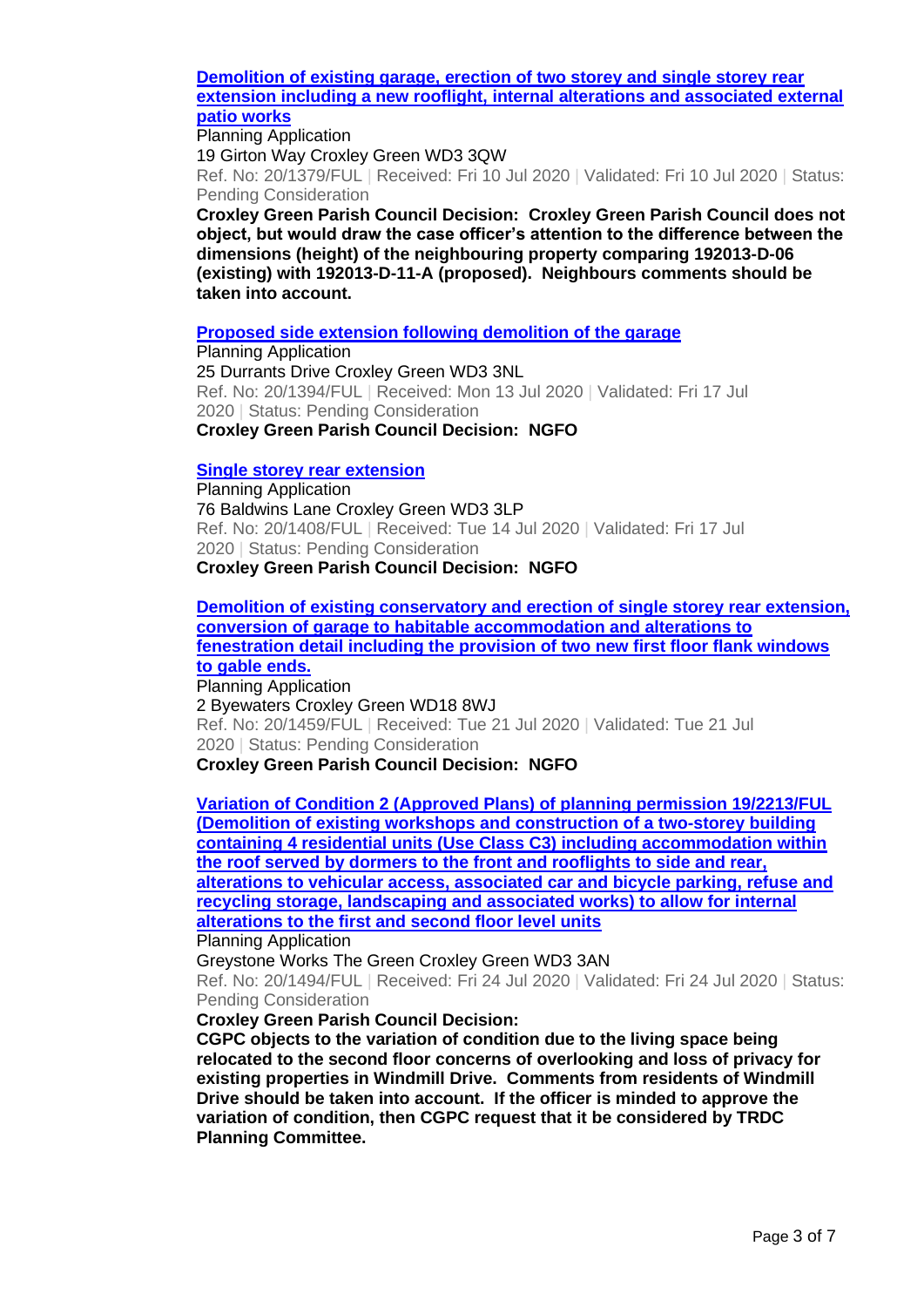**PD3631/20** Recent Decisions by Thee Rivers District Council

| <b>Approved</b>        |                                                                                                                                                                                                                                                                                                                                                                                                                                                                                                                                                                                                                                  |
|------------------------|----------------------------------------------------------------------------------------------------------------------------------------------------------------------------------------------------------------------------------------------------------------------------------------------------------------------------------------------------------------------------------------------------------------------------------------------------------------------------------------------------------------------------------------------------------------------------------------------------------------------------------|
| <b>Application:</b>    | Demolition of existing detached garage and construction<br>single storey side and rear extension, alterations to<br>external materials and internal alterations                                                                                                                                                                                                                                                                                                                                                                                                                                                                  |
| <b>Address:</b>        | 11 Ludlow Way Croxley Green WD3 3SJ                                                                                                                                                                                                                                                                                                                                                                                                                                                                                                                                                                                              |
| <b>Application No:</b> | 20/0971/FUL                                                                                                                                                                                                                                                                                                                                                                                                                                                                                                                                                                                                                      |
| <b>CGPC Decision</b>   | CGPC believes that the proposal is totally out of character<br>with the street scene and does not meet policy CA2 of the<br>Croxley Green Neighbourhood Plan. Materials used are<br>not in keeping. If the planning officer is minded to approve<br>the application then CGPC would like it to be called into<br>committee.<br><b>Email from Tom Norris 30/06/2020 @ 15:53 - applicant</b><br>has amended the plans to match materials on front and<br>side with existing materials. P&D Committee reviewed the<br>revised plans on 02/07/2020 and confirmed concerns have<br>been addressed and does not need to be called into |
| <b>TRDC Decision</b>   | committee.<br>Approved                                                                                                                                                                                                                                                                                                                                                                                                                                                                                                                                                                                                           |
| <b>Application:</b>    | Conversion of existing garage to habitable<br>accommodation, single storey front/side extension and<br>alterations to fenestration detail including installation of<br>front bay window.                                                                                                                                                                                                                                                                                                                                                                                                                                         |
| <b>Address:</b>        | 12 Dorchester Court Mayfare Croxley Green WD3 3DQ                                                                                                                                                                                                                                                                                                                                                                                                                                                                                                                                                                                |
| <b>Application No:</b> | 20/0782/FUL                                                                                                                                                                                                                                                                                                                                                                                                                                                                                                                                                                                                                      |
| <b>CGPC Decision</b>   | <b>NGFO</b>                                                                                                                                                                                                                                                                                                                                                                                                                                                                                                                                                                                                                      |
| <b>TRDC Decision</b>   | Approved                                                                                                                                                                                                                                                                                                                                                                                                                                                                                                                                                                                                                         |
| <b>Application:</b>    | Part single storey, part two storey rear extension and first<br>floor side extension                                                                                                                                                                                                                                                                                                                                                                                                                                                                                                                                             |
| <b>Address:</b>        | 24 Dover Way Croxley Green WD3 3SL                                                                                                                                                                                                                                                                                                                                                                                                                                                                                                                                                                                               |
| <b>Application No:</b> | 20/0975/FUL                                                                                                                                                                                                                                                                                                                                                                                                                                                                                                                                                                                                                      |
| <b>CGPC Decision</b>   | <b>NGFO</b>                                                                                                                                                                                                                                                                                                                                                                                                                                                                                                                                                                                                                      |
| <b>TRDC Decision</b>   | Approved                                                                                                                                                                                                                                                                                                                                                                                                                                                                                                                                                                                                                         |
| <b>Application:</b>    | Loft conversion including roof alterations including<br>increase in ridge height, rear dormer and front rooflights,<br>alterations to existing single storey side projection and<br>porch extension                                                                                                                                                                                                                                                                                                                                                                                                                              |
| <b>Address:</b>        | 183 Baldwins Lane Croxley Green WD3 3LL                                                                                                                                                                                                                                                                                                                                                                                                                                                                                                                                                                                          |
| <b>Application No:</b> | 20/0763/FUL                                                                                                                                                                                                                                                                                                                                                                                                                                                                                                                                                                                                                      |
| <b>CGPC Decision</b>   | NGFO Materials should match existing                                                                                                                                                                                                                                                                                                                                                                                                                                                                                                                                                                                             |
| <b>TRDC Decision</b>   | Approved                                                                                                                                                                                                                                                                                                                                                                                                                                                                                                                                                                                                                         |
| <b>Application:</b>    | <b>Advertisement Consent: Installation of Internally</b><br>Illuminated fascia and internally illuminated projectting sign<br>to front elevation                                                                                                                                                                                                                                                                                                                                                                                                                                                                                 |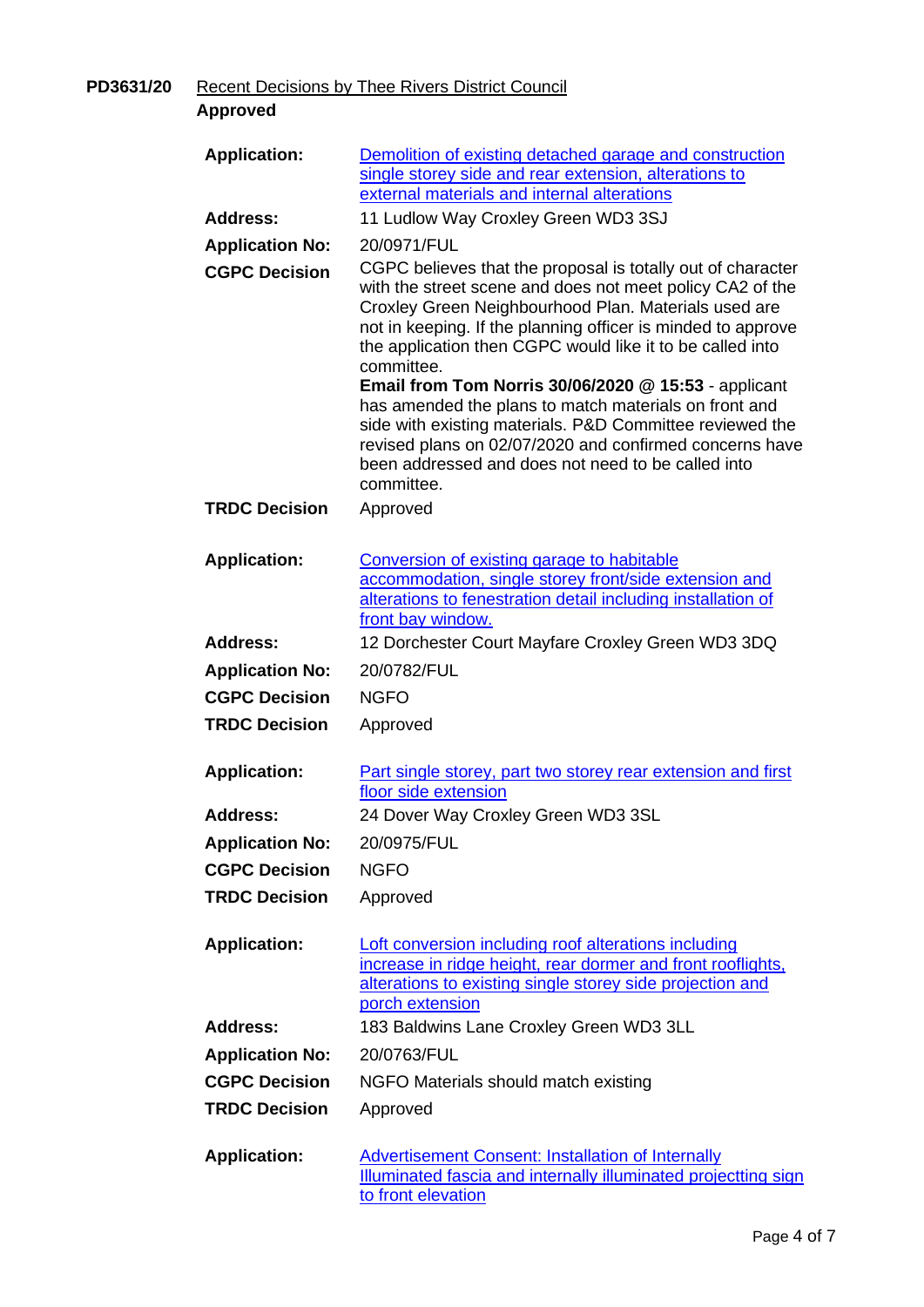| <b>Address:</b>                 | 117-119 New Road Croxley Green Rickmansworth<br>Hertfordshire WD3 3EN                                                                                                                                                                                                                                                                                                                                                                                                                                                                                                                                                                                                                                                                   |
|---------------------------------|-----------------------------------------------------------------------------------------------------------------------------------------------------------------------------------------------------------------------------------------------------------------------------------------------------------------------------------------------------------------------------------------------------------------------------------------------------------------------------------------------------------------------------------------------------------------------------------------------------------------------------------------------------------------------------------------------------------------------------------------|
| <b>Application No:</b>          | 20/0940/ADV                                                                                                                                                                                                                                                                                                                                                                                                                                                                                                                                                                                                                                                                                                                             |
| <b>CGPC Decision</b>            | CGPC object to the application for the following reasons:-<br>1. It is not in accordance with the Neighbourhood Plan<br>policy SF1. Appendix G5 states that "illuminated signs<br>should respect the surroundings".<br>2. The property is within a residential area of New Road.<br>3. Concerns about the high illuminence levels.<br>Neighbours comments should be taken into consideration.<br>If the Planning Officer is minded to approve the application<br>then CGPC would like it to be called into committee.<br>Email from Tom Norris on 26/06/2020 @14:52 -<br>applicant has amended the plans to show main signage<br>will not be illuminated. Cllrs Walker and Mitchell confirmed<br>ok to remove the call in to committee. |
| <b>TRDC Decision</b>            | Approved                                                                                                                                                                                                                                                                                                                                                                                                                                                                                                                                                                                                                                                                                                                                |
| <b>Application:</b>             | Single storey front extension, construction of front dormers<br>and front rooflight and replacement of pitched roof over<br>rear extension with parapet wall                                                                                                                                                                                                                                                                                                                                                                                                                                                                                                                                                                            |
| <b>Address:</b>                 | 16 Winton Crescent Croxley Green Rickmansworth<br>Hertfordshire WD3 3QX                                                                                                                                                                                                                                                                                                                                                                                                                                                                                                                                                                                                                                                                 |
| <b>Application No:</b>          | 20/1036/FUL                                                                                                                                                                                                                                                                                                                                                                                                                                                                                                                                                                                                                                                                                                                             |
| <b>CGPC Decision</b>            | CGPC object to the single storey front extension as it is in<br>contradiction with Croxley Green Neighbourhood Plan CA2<br>and the Three Rivers Planning Policy. It was noted that<br>building work had already commenced on the property. If<br>the Planning Officer is minded to approve the application<br>then CGPC would like it to be called into committee.                                                                                                                                                                                                                                                                                                                                                                      |
| <b>TRDC Decision</b>            | Approved                                                                                                                                                                                                                                                                                                                                                                                                                                                                                                                                                                                                                                                                                                                                |
| <b>Application:</b>             | <b>Advertisement Consent: Installation of non-illuminated</b><br>ground mounted directional sign and electric charging bay<br><u>sign</u>                                                                                                                                                                                                                                                                                                                                                                                                                                                                                                                                                                                               |
| <b>Address:</b>                 | 185-187 Croxley Green Service Station Watford Road<br>Croxley Green WD3 3ED                                                                                                                                                                                                                                                                                                                                                                                                                                                                                                                                                                                                                                                             |
| <b>Application No:</b>          | 20/1029/ADV                                                                                                                                                                                                                                                                                                                                                                                                                                                                                                                                                                                                                                                                                                                             |
| <b>CGPC Decision</b>            | <b>NGFO</b>                                                                                                                                                                                                                                                                                                                                                                                                                                                                                                                                                                                                                                                                                                                             |
| <b>TRDC Decision</b>            | Approved                                                                                                                                                                                                                                                                                                                                                                                                                                                                                                                                                                                                                                                                                                                                |
| <b>Refused</b><br>None advised. |                                                                                                                                                                                                                                                                                                                                                                                                                                                                                                                                                                                                                                                                                                                                         |
| Withdrawn                       |                                                                                                                                                                                                                                                                                                                                                                                                                                                                                                                                                                                                                                                                                                                                         |
| <b>Application:</b>             | Demolition of existing single storey projection and<br>construction of single storey side/rear extension                                                                                                                                                                                                                                                                                                                                                                                                                                                                                                                                                                                                                                |
| <b>Address:</b>                 | 5 Little Green, Ashlea Little Green Lane Croxley Green<br>WD3 3JQ                                                                                                                                                                                                                                                                                                                                                                                                                                                                                                                                                                                                                                                                       |
| <b>Application No:</b>          | 20/1009/FUL                                                                                                                                                                                                                                                                                                                                                                                                                                                                                                                                                                                                                                                                                                                             |

**CGPC Decision:** NGFO Materials should match existing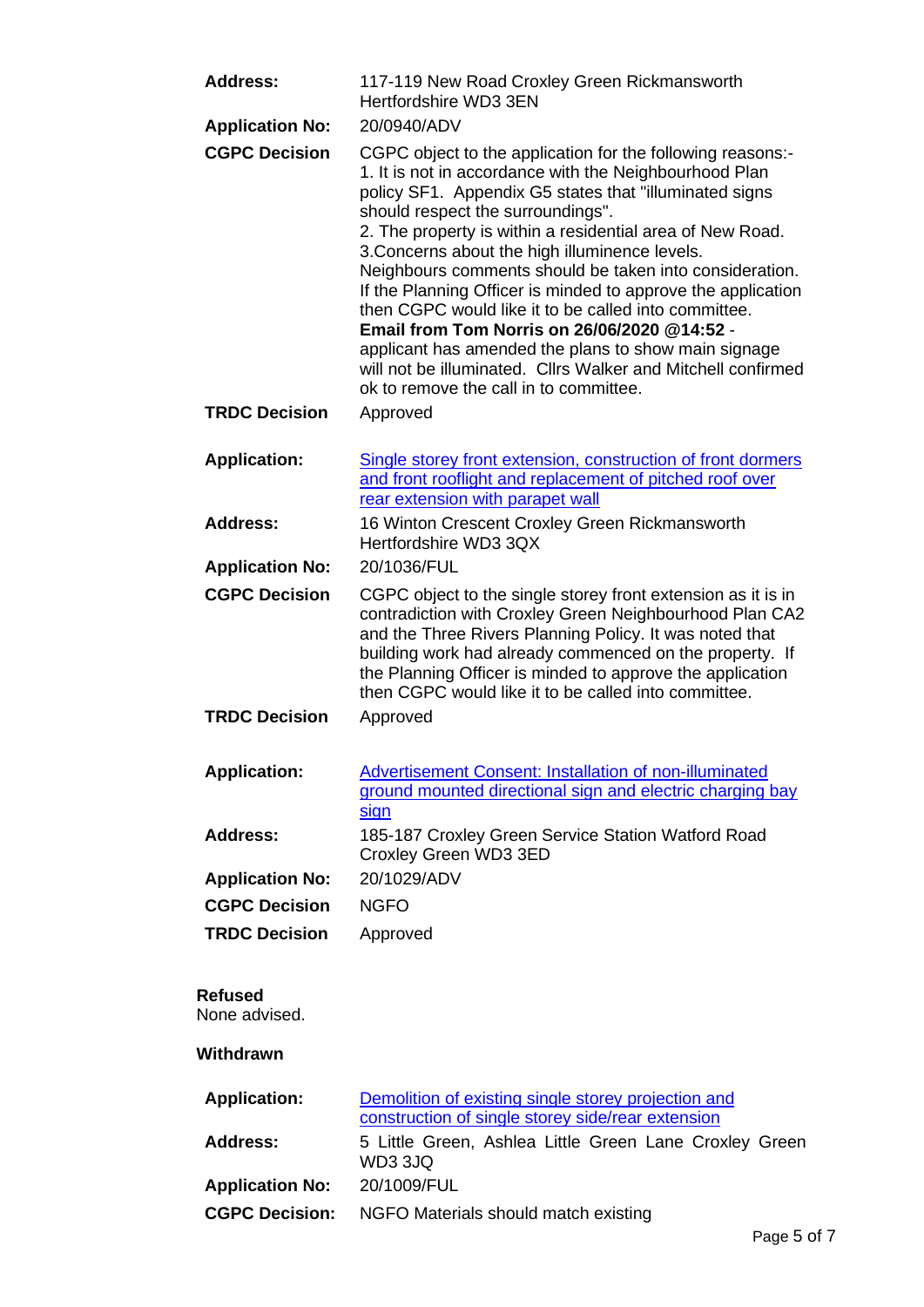| <b>TRDC Decision:</b>  | Withdrawn 21/07/2020                                                                                                                                                                                                                                                                                                                                                                                                                                                                                                                                                                                                                                                                                                                                 |
|------------------------|------------------------------------------------------------------------------------------------------------------------------------------------------------------------------------------------------------------------------------------------------------------------------------------------------------------------------------------------------------------------------------------------------------------------------------------------------------------------------------------------------------------------------------------------------------------------------------------------------------------------------------------------------------------------------------------------------------------------------------------------------|
| <b>Application:</b>    | Two storey front, side and rear extensions, front porch, loft<br>conversion including insertion of rooflights and extensions<br>and alterations to raised patio to rear                                                                                                                                                                                                                                                                                                                                                                                                                                                                                                                                                                              |
| <b>Address:</b>        | 282 Watford Road Croxley Green WD3 3DE                                                                                                                                                                                                                                                                                                                                                                                                                                                                                                                                                                                                                                                                                                               |
| <b>Application No:</b> | 20/1070/FUL                                                                                                                                                                                                                                                                                                                                                                                                                                                                                                                                                                                                                                                                                                                                          |
| <b>CGPC Decision:</b>  | NGFO subject to materials matching existing.                                                                                                                                                                                                                                                                                                                                                                                                                                                                                                                                                                                                                                                                                                         |
| <b>TRDC Decision:</b>  | Withdrawn on 03/08/2020                                                                                                                                                                                                                                                                                                                                                                                                                                                                                                                                                                                                                                                                                                                              |
| <b>Application:</b>    | Part Retrospective: Loft conversion including insertion of<br>rear dormer to provide habitable accommodation within the<br>roof                                                                                                                                                                                                                                                                                                                                                                                                                                                                                                                                                                                                                      |
| <b>Address:</b>        | 23 Lewes Way Croxley Green WD3 3SN                                                                                                                                                                                                                                                                                                                                                                                                                                                                                                                                                                                                                                                                                                                   |
| <b>Application No:</b> | 20/1253/FUL                                                                                                                                                                                                                                                                                                                                                                                                                                                                                                                                                                                                                                                                                                                                          |
| <b>CGPC Decision:</b>  | CGPC object for the following reasons:<br>1. Development does not comply with CA2 of the<br>Neighbourhood Plan.<br>2. The extension of the increased ridge height would<br>create an overbearing structure.<br>3. This further development would result in a total<br>overmassing of site.<br>4. There are concerning privacy issues and loss of light for<br>neighbours.<br>CGPC notes retrospective planning application of<br>outbuilding is not included in block plan.<br>CGPC notes a pattern of retrospective applications being<br>submitted.<br>Neighbours comments should be taken into account. If the<br>planning officer is minded to approve the application then<br>CGPC request that it be considered by TRDC planning<br>committee. |
| <b>TRDC Decision:</b>  | Withdrawn 30/07/2020                                                                                                                                                                                                                                                                                                                                                                                                                                                                                                                                                                                                                                                                                                                                 |

**PD3632/20 Appeals Against Planning Decisions**

No appeals had been received.

## **PD3633/20 Update on Recent Objections**

20/1158/LBC The Windmill 34 Windmill Drive Croxley Green Rickmansworth Hertfordshire WD3 3FD [Listed Building Consent: Demolition of existing extension and outbuildings and](https://www3.threerivers.gov.uk/online-applications/applicationDetails.do?activeTab=summary&keyVal=QBYUYXQF0D100&prevPage=inTray)  [construction of two storey side extension, single storey front and rear extensions,](https://www3.threerivers.gov.uk/online-applications/applicationDetails.do?activeTab=summary&keyVal=QBYUYXQF0D100&prevPage=inTray)  [changes to roof form and construction of replacement outbuildings](https://www3.threerivers.gov.uk/online-applications/applicationDetails.do?activeTab=summary&keyVal=QBYUYXQF0D100&prevPage=inTray)

20/1157/FUL The Windmill 34 Windmill Drive Croxley Green Rickmansworth Hertfordshire WD3 3FD

[Demolition of existing extension and outbuildings and construction of two storey side](https://www3.threerivers.gov.uk/online-applications/applicationDetails.do?activeTab=summary&keyVal=QBYUVFQF0D100&prevPage=inTray)  [extension, single storey front and rear extensions, changes to roof form and](https://www3.threerivers.gov.uk/online-applications/applicationDetails.do?activeTab=summary&keyVal=QBYUVFQF0D100&prevPage=inTray)  [construction of replacement outbuildings](https://www3.threerivers.gov.uk/online-applications/applicationDetails.do?activeTab=summary&keyVal=QBYUVFQF0D100&prevPage=inTray)

The Administrative Officer advised Members that The Windmill is on the Agenda of the TRDC Planning Committee on 13 August 2020.

[*Post Meeting Note: These applications were withdrawn and will not be on the*